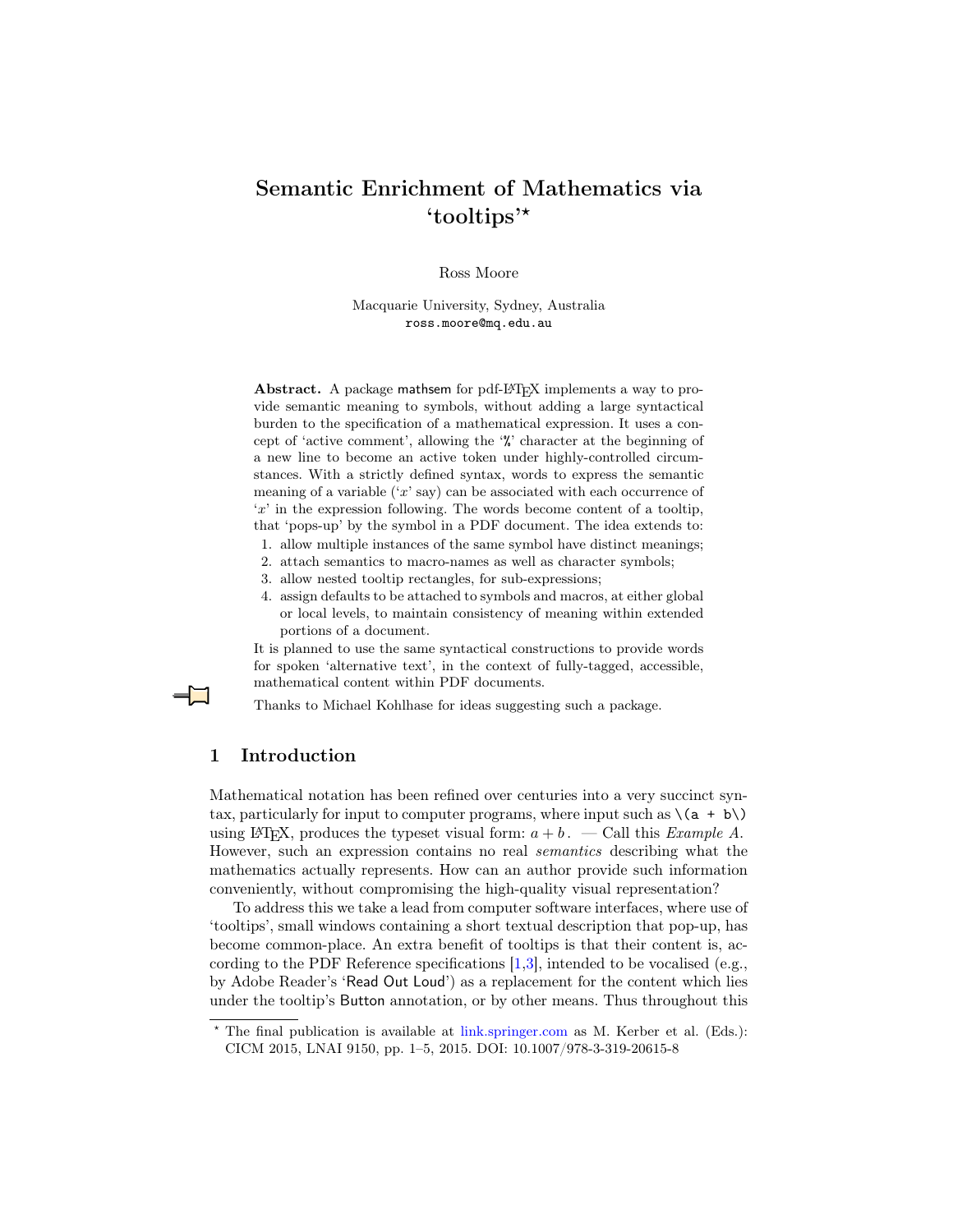paper the term 'semantics' could be taken to mean a 'well-structured, meaningful, vocal or extra rendition' of mathematical content, understandable without the need to see the visual form of the expression.

Several LAT<sub>E</sub>X packages<sup>[1](#page-1-0)</sup> support tool-tips, with all employing rather verbose coding. For example, in a linguistics context, one might want something like  $S + O$  using coding<sup>[2](#page-1-1)</sup> as follows — call this *Example B* : (Test it<sup>[3](#page-1-2)</sup> yourself.)

<span id="page-1-4"></span>\pdftooltip{S}{S,Subject}\pdftooltip{+}{plus,Verb}\pdftooltip{0}{0,0bject}

This puts quite a heavy burden on a document's author to keep both the visual form of the mathematics, and associated semantics, fully correct during editing.

This kind of 'low-level' semantic enrichment of mathematical content is different to, but need not be incompatible with, using LAT<sub>E</sub>X to semantically enrich documents for a 'Semantic Web' as described in  $[2]$ . These use the  $\frac{1}{2}$ . Collection of LAT<sub>E</sub>X macro packages  $[6]$ ; see *[Example F](#page-3-0)* below for relevant remarks.

## 2 Adding semantics to math environments

To help alleviate the burden, the mathsem package<sup>[4](#page-1-3)</sup> employs a concept of 'active comment' (or 'semantic comment'). This allows extra words to be introduced into the TEX-based processing and stored for later use. These can appear as text in a tooltip, or be used in other ways such as 'alternative text' for vocalisation purposes. We use the term 'tagging' to refer to addition of such information, with symbols and expressions becoming 'tagged'. Without the package, the comments are simply ignored, thus giving the correct visual form with no edits required.

[A](#page-0-0) series of examples follow, in sequence with  $A$  and  $B$  above. Each intro-duces concepts and explains syntax used in the package. [Example D](#page-2-0) shows how user-defined macros overcome an inherent difficulty. This opens up great flexibility allowing semantics to be applied to not just individual symbols, but subexpressions and the environment as a whole; see [Examples E](#page-3-1) and [F](#page-3-0).

Example C. At the simplest level, meanings of symbols are passed using  $T_{FX}$ comments, without interrupting the coding of the mathematical expression.  $\sqrt{}$ 

<span id="page-1-5"></span>

| %\$semantics<br>% a \$ the dog           | Spacing and vertical positioning<br>of symbols should be unaffected. |
|------------------------------------------|----------------------------------------------------------------------|
| % b \$ the bone; another bone            | Non-tagged output: $a+b+b^{b^2}$                                     |
| $\% + \$ eats<br>% 2 \$ many bones       | Tagged output: $a+b+b^{b^2}$                                         |
| %\$endsemantics%<br>$a + b + b^{(b)}{2}$ |                                                                      |
| % other comments ignored<br>$\setminus$  | another bone<br>the bone                                             |

<span id="page-1-0"></span> $<sup>1</sup>$  [pdfcomment](https://www.ctan.org/tex-archive/macros/latex/contrib/pdfcomment?lang=en), [fancytooltips](https://www.ctan.org/tex-archive/macros/latex/contrib/fancytooltips?lang=en), [cooltooltips](https://www.ctan.org/tex-archive/macros/latex/contrib/cooltooltips?lang=en). Click for links to CTAN.</sup>

<span id="page-1-1"></span><sup>&</sup>lt;sup>2</sup> This uses the  $\pdftooltip$  command from the pdfcomment package [\[7\]](#page-5-4).

<span id="page-1-2"></span><sup>&</sup>lt;sup>3</sup> Not all PDF readers support tooltips; [Adobe Reader](https://acrobat.adobe.com/au/en/products/pdf-reader.html)<sup>®</sup> is recommended.

<span id="page-1-3"></span> $^4$ ... downloadable from <https://rutherglen.science.mq.edu.au/~maths/CICM/>.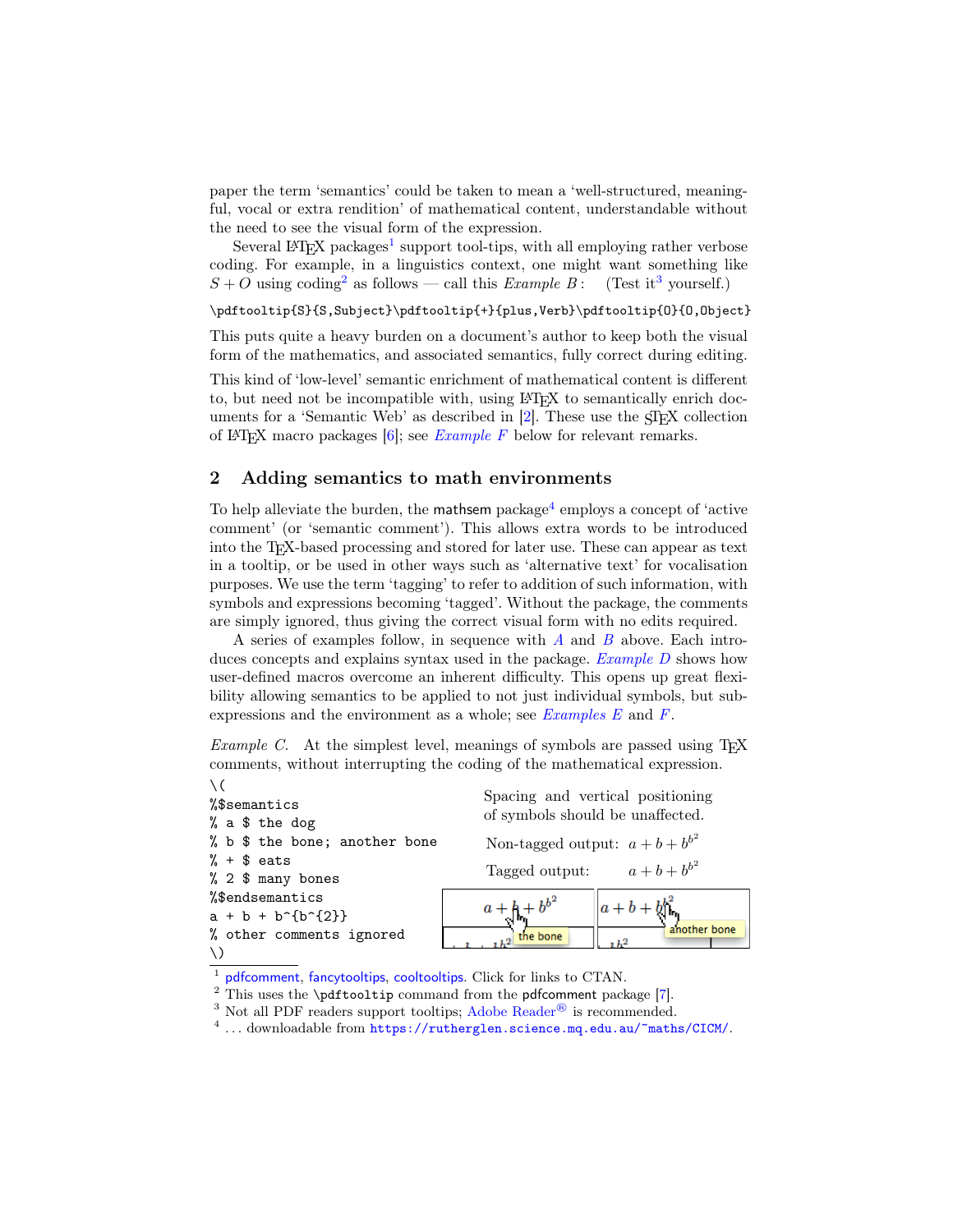<span id="page-2-2"></span> $T_{E}X$ nical Note. This works using T<sub>E</sub>X's *category-code* mechanism [\[8\]](#page-5-5) to adjust the roles of '%' and end-of-line, so lines beginning with '%' no longer need be ignored. Such 'semantic comment' lines are parsed to identify characters to which semantics can be attached. Valid syntax is lines of the following forms:

> $\lambda \langle token \rangle \$  (semantics) (line-end) %  $\langle keyword \rangle$  (line-end)

with spaces allowed either side of the  $\langle \text{token} \rangle$  and '\$' delimiter, chosen since '\$' can never occur within a math-environment. The  $\langle semantics \rangle$  can specify a list, delimited with ';' (semi-colon), of text snippets to be used with successive instances of the same character with the final one persisting for continued use. (See the line for 'b' in *[Example C](#page-1-5)*). The  $\ast$ semantics keyword is optional, reminding an author of the purpose of semantic comments which follow.

After reading a semantic comment and storing its  $\langle semantics \rangle$ , TEX 'looks ahead<sup>[5](#page-2-1)</sup> to see whether the next line also starts with '%'. If so, this is scanned for a semantic comment; otherwise the scope terminates. Any line beginning with an active '%' followed by nothing, '\$endsemantics', an unrecognised keyword or other violation of the strict syntax, is treated as an ordinary comment; the scope for active  $\mathscr{C}$ 's terminates. Next, any found  $\langle \text{token} \rangle$  characters are 'activated', by having their **\catcode** set to 13, before actual mathematical content starts. Such 'active' characters behave as a single-letter name for a macro, which expands to produce the tooltip before placing an (unactive) character into the math-list for normal processing. A single-digit exponent must be enclosed within braces (e.g., ..^{b^{2}} in *[Example C](#page-1-5)*), since the '2' now expands into more than just a single character being superscripted. This active nature of characters is carefully controlled; in particular, being restricted to just a single math-environment.

*Example D.* Use of active characters, as outlined in the  $T_F X nical Note$ , has one drawback; but there is an easy work-around. When a letter variable, ' $a$ ' say, is activated for semantic enrichment, this letter cannot be used in any macro names employed directly within the same math-environment.

<span id="page-2-0"></span>

| The result can be surprising, pro-               |
|--------------------------------------------------|
| ducing either wrong output or a T <sub>F</sub> X |
| error, or both: $\Re a = ac12(a + ara)$          |
| % a\$ complex number a; a; a conjugate           |
| ! Undefined control sequence.                    |
| 1.331 \Re a = \tfr                               |
| $\text{ac12(a + \bar{\bar{a}})}$                 |
|                                                  |

A warning message also is issued; viz.

LaTeX Warning: Command \b invalid in math mode on input line 331.

The reason is that the letter 'a' cannot be used within macro names, as it no longer has the category code of a letter when it is later used as part of the mathematics. User-defined macros provide the solution as in the [next example.](#page-3-1)

<span id="page-2-1"></span> $5$  using T<sub>E</sub>X's \futurelet primitive command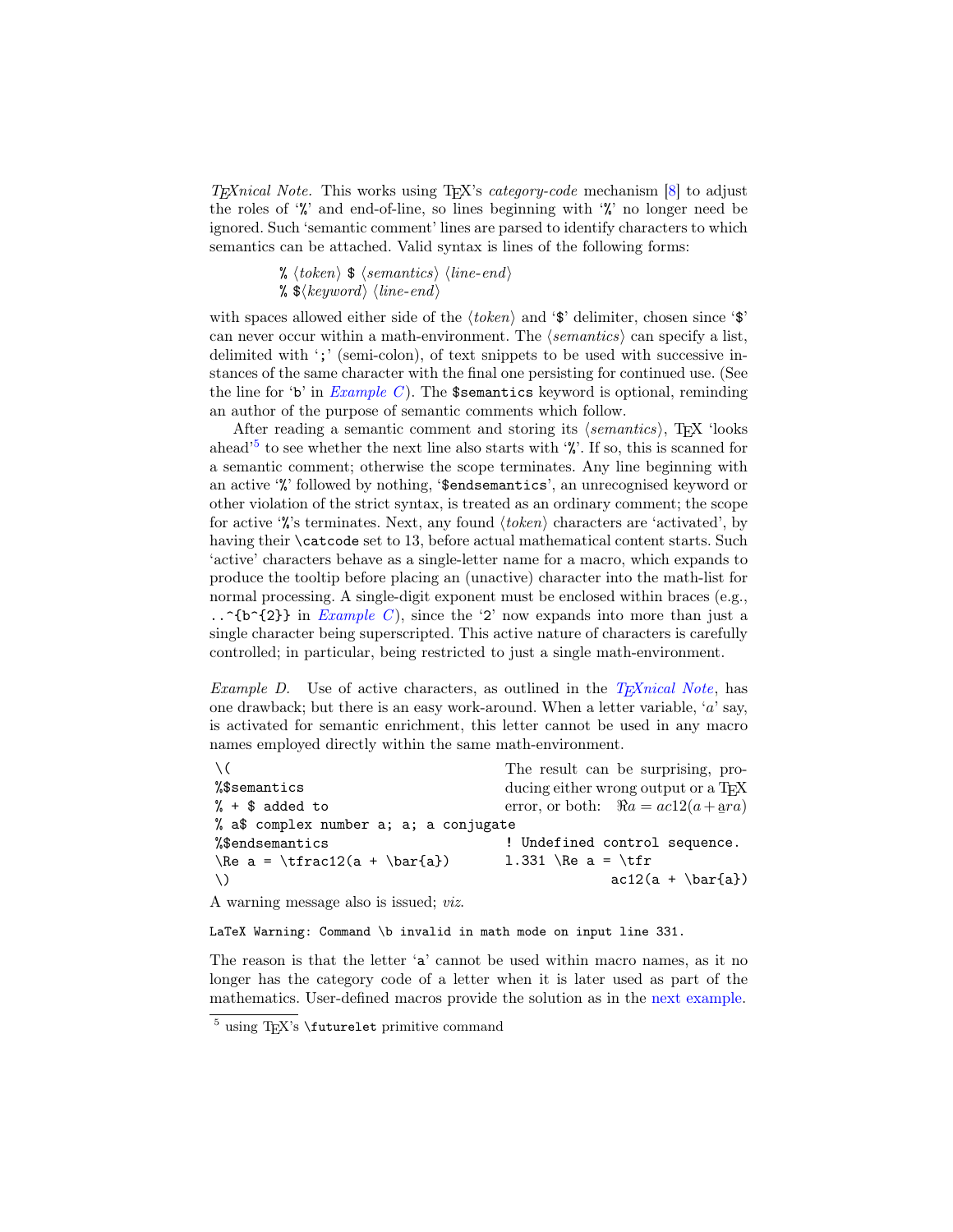```
Example E.
\DeclareRobustCommand{\HALFOF}%
   {\texttt{rac12}}\DeclareRobustCommand
    {\ACONJUGATE}{\bar{a}}%
\setminus (
%$semantics
%\Re $ real part of
% a $ a complex number a ; a
\% = \$ equals
%\HALFOF $ half of
% ( $ open bracket
% + $ added to
%\ACONJUGATE$ its complex conjugate
% ) $ close bracket
%$endsemantics
 \Re a = \H{ALFOF} (a + \ACONJUGATE)\setminusExisting macro names can also be
                                          enriched with semantics, provided
                                          the macro-name does not use any
                                          letters that are to be made active;
                                          in this example \Re is 'safe', but
                                          \tfrac and \bar are not, because
                                          of the active letter 'a'. An 'unsafe'
                                          macro is protected within the ex-
                                          pansion of a previously defined 'safe'
                                          macro. Since most usual T<sub>E</sub>X and
                                          LATEX commands use only lowercase
                                          letters to form the name, we em-
                                          ploy just uppercase letters in the
                                          new names used here.
                                                Non-tagged: \Re a = \frac{1}{2}(a + \bar{a})Tagged: \Re a = \frac{1}{2}(a + \bar{a})
```
<span id="page-3-1"></span>Being already active, the existing macro expansion is first saved under an internal name. Just as with active characters, a new expansion creates the tooltip before placing the actual mathematics using this saved expansion. Macro names themselves are best chosen to correspond to the semantic meaning, as in [\[2,](#page-5-2)[5,](#page-5-6)[6\]](#page-5-3). \DeclareRobustCommand allows for better log-messages and safe captions, etc.

<span id="page-3-0"></span>Example F. This next example is based upon Example 1 in the  $\langle \text{Tr} X \rangle$  documentation [\[6\]](#page-5-3), using macros \CsumLimits and \Cpower (incorrectly stated as \Cexp in  $[6]$ , as defined for  $SIFX$ .

{\DeclareRobustCommand{\InfinSumXexpK}{\CsumLimits{k}1\infty{\XtotheK}}% \DeclareRobustCommand{\XtotheK}{\Cpower{\varx}{\vark}}%



To indicate the available flexibility, this example uses the character  $k$  both tagged, via \vark, and untagged in the lower limit of the sum. The upper limit of ' $\infty$ ' is tagged, whereas the lower limit '1' is not — but could have been. Being provided internally by the macro  $\text{CSumLimits}$ , it is not possible to tag the '=' (equals sign). This would be possible if  $\langle T_F X \rangle$  had used a macro,  $\langle T_F X \rangle$  had used a macro,  $\langle T_F X \rangle$ say, in its definition for \CSumLimits.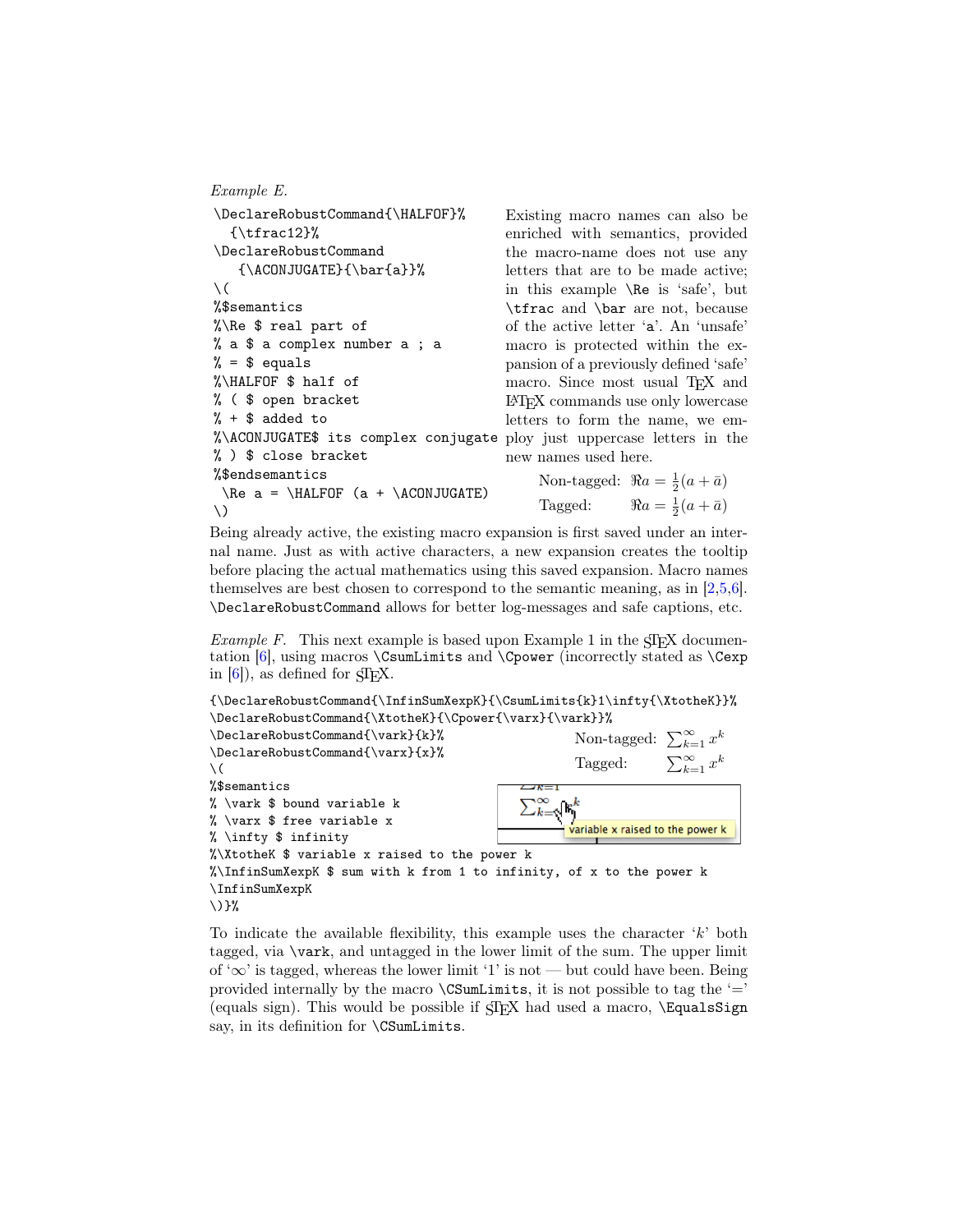Example G. Frequently the same semantics will need to be attached to a variable or expression, being used in multiple environments within a paragraph or larger sectional unit within a publication. The following declares 'default' semantics

 $\Delta$ DeclareMathSemantics{ $\{token\}$ }{ $\{semantics\}$ }

where  $\langle token \rangle$  may be a single character or macro. The  $\langle semantic \rangle$  then apply to instances of  $\langle token \rangle$  inside all math-environments within the current T<sub>E</sub>X grouping. However, 'semantic comments' are still needed to activate characters.

```
{\DeclareMathSemantics{n}{integer value n }%
 \DeclareRobustCommand{\HALF}{\tfrac12}%
 \DeclareMathSemantics{\HALF}{half}%
 \DeclareRobustCommand{\INTEGERsumToN}{\sum_{k=1}^{n}}%
Summing consecutive positive integers, we have the formula
\setminus (
% \INTEGERsumToN $ sum from k = 1 up to n of
% \HALF $;
                                                     Summing consecutive positive
% k $ bound variable k
                                                     integers, we have the formula
% = $ equalsNon-tagged:
                                                     \sum_{k=1}^{n} k = \frac{1}{2}n(n+1) for each
% ( $ open bracket
                                                     n = 1, 2, 3, \ldots% n $ n
% + $ plusSumming consecutive positive
% 1 $ unity
                                                     integers, we have the formula
% ) $ close bracket
                                     Tagged:
                                                     \sum_{k=1}^{n} k = \frac{1}{2}n(n+1) for each
%
                                                     n = 1, 2, 3, \ldots\INIEGERsumToN{k} = \HALF n\,(n+1)\sqrt{\sum_{k=1}^{n} k} = \frac{1}{2}n(n+1) for
\setminus for each \setminus (
                                    k =\frac{1}{2}n(n+% n $;
                                    2,3,<sup>12</sup>
                                                            -1 0 2
% = $ taking values
                                                          sum from k = 1 up to n of
% \ldots $ and so on
                                                                 \neg \Box\sum_{k=1}%
                                    =\frac{1}{2}n(n+1) for eac<br>3,...
                                                                 \sum_{k=1}^{k=1}, 2, 3,
n = 1, 2, 3, \ldots\setminus.
                                                                  integer value n
}%
```
Empty list elements, *viz.*  $\%$  \HALF  $\$ ; and  $\%$  **n**  $\$ ; specify the default to be used as semantics. On the RHS of the summation equality, the instances of  $n$ use semantics defined by  $\mathcal{C}_n$  n  $\hat{\mathcal{S}}$  n' to override the default.

Defaults may be read from a file to apply to whole sections. Then local definitions can be used to override, or set a few specific new defaults to apply within a limited scope. Authors can then still use 'active comments' in the most specific instances that the default has not given the most appropriate meaning. This aspect is most important with machine-generated code, having final verification by a human, to provide the most relevant semantics within a particular context.

#### 3 Possible future developments

Adding support for the aligned environments defined in the  $A_{\mathcal{M}}S$ -math is a top priority for further development of the mathsem package. With 'active comments'